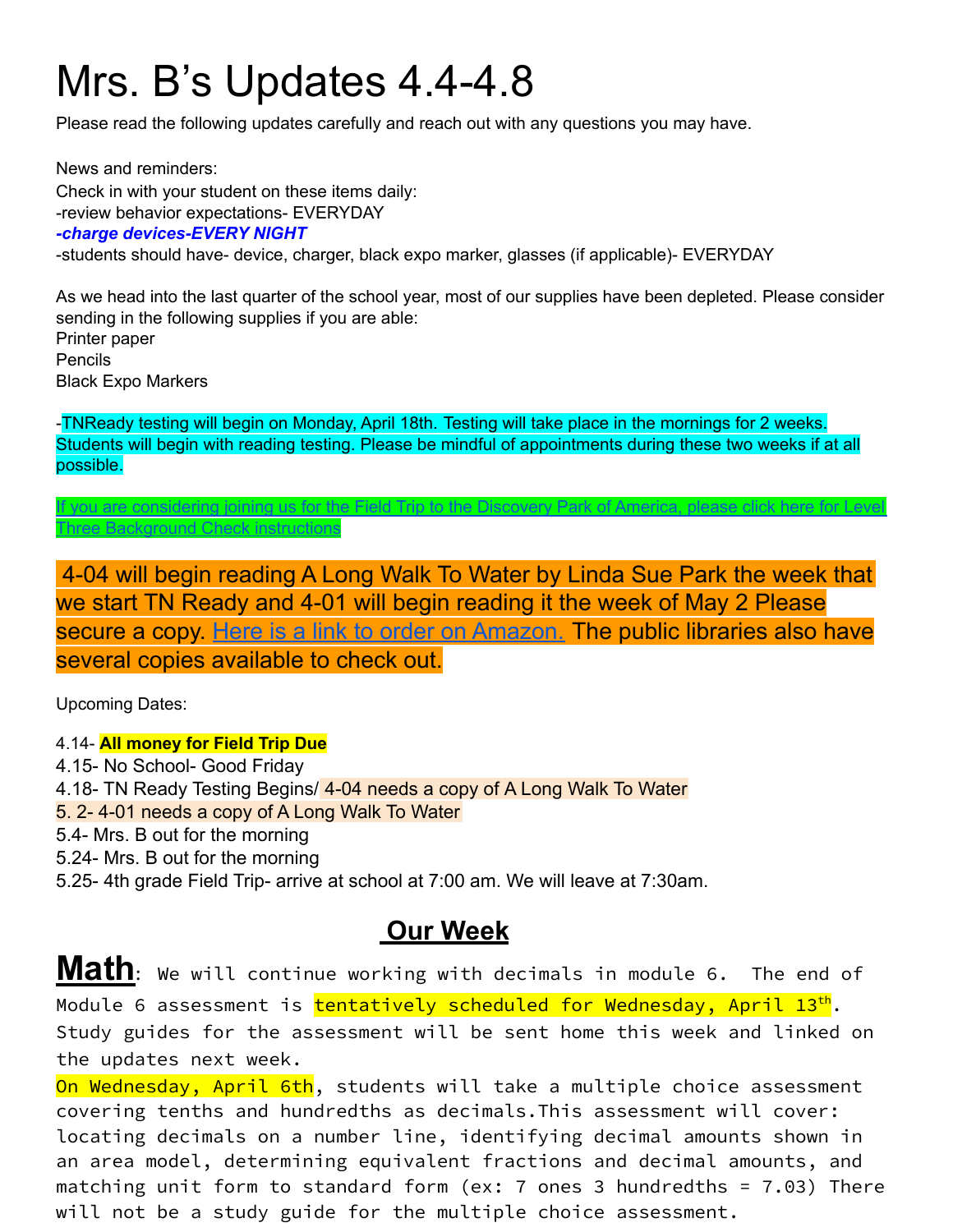#### We will continue our TN Ready Review in BOOST and class daily. **We will have a facts quiz on Friday. It will be mixed multiplication and division facts 0-12.**

Lesson 8: Use understanding of fraction equivalence to investigate decimal numbers on the place value chart expressed in different units Lesson 9: Use the place value chart and metric measurement to compare decimals and answer comparison questions Lesson 10/11: Compare decimal numbers Lesson 12/13: Apply understanding of fraction equivalence to add tenths and hundredths If time permits, we will move to lesson 14.

-Students will have homework nightly. It will be written in the agenda daily by the students. A charged device is now part of nightly homework expectation.

**ELA:** Grammar/Spelling- Reading Passage and Editing Task for homework this week. .

\*\*Please sign off by Friday to show you have reviewed this work with your student. \*

TCAP Review each day: RI.4.1 Inferences, RL.4.1 Text Details, RI4.2 Main Idea,

RL4.2 Theme RI.4.3- Text Structure, RL4.3-Character Analysis, RI.4.4-Vocabulary

RL4.4 Figurative Language

Monday- iReady book "*Should We Explore Space? Absolutely!*"

Tuesday-iReady book "*Should We Settle the Moon?*"

Wednesday-iReady book "*The Price of Curiosity*"

Thursday- Station Rotations

Friday- Informational Writing

## **Social Studies**: **4-01**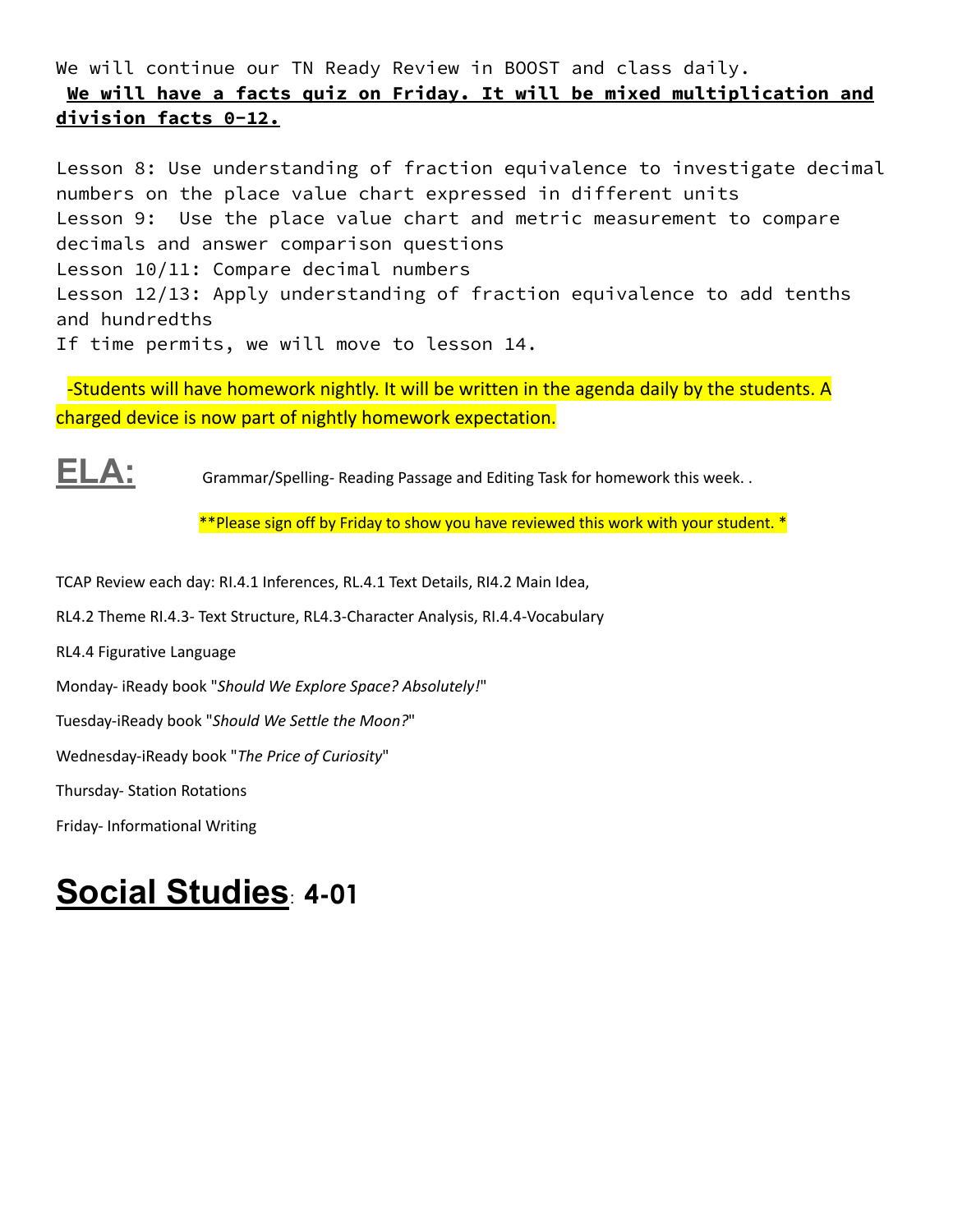**Ch 14 A Growing Divide- We will review in class on Monday and test on Tuesday for Ch 14.**

**Ch 15 A Country in Crisis**

**Assignments are linked on [Assignments Tab](https://schools.scsk12.org/Page/14428) of my page on the Richland Website**

Monday:

Review Study Guide Ch 14- this will come home to study for the assessment

**Tuesday** Ch 14 Test- Microsoft Forms Begin Ch 15 Vocabulary

Wednesday: CH 15 Flashcards Ch 15 Study Guide- we will practice note taking this week Thursday: Vocabulary Review Ch 15 Ch 15 Study Guide- we will finish this today

Friday: CH 15 Vocab Quiz- classwork grade Ch 15 Study Guide- completed and turned in Ch 15 Quiz

### **Science**: 4-04 Stars and Constellations

Monday:

- Create flashcards for pages 109-113
- Read pages 109 -110
- Begin study guide
- TCAP Review

Tuesday:

- Review flashcards
- Kahoot!
- Read pages 110-111
- Continue study guide questions
- Brainpop: Stars
- Brainpop: worksheet
- TCAP Review